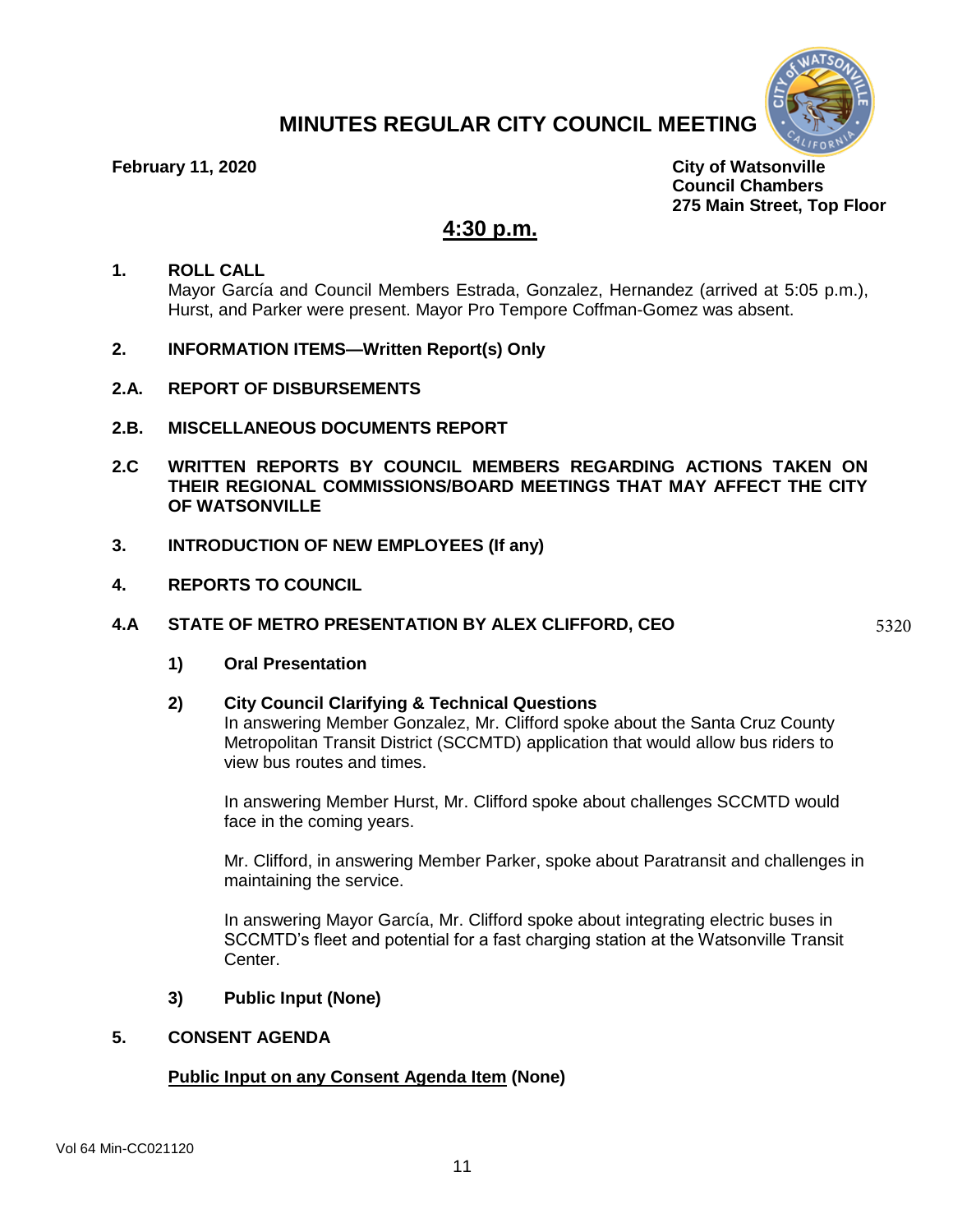**MOTION:** It was moved by Member Gonzalez, seconded by Member Parker and carried by the following vote to approve the Consent Agenda.

AYES: MEMBERS: Estrada, Gonzalez, Hurst, Parker, García NOES: MEMBERS: None ABSENT: MEMBERS: Coffman-Gomez, Hernandez

# **5.A MOTION APPROVING MINUTES OF JANUARY 21 & 31, 2020**

# **5.B. RESOLUTION NO. 5-20 (CM):**

5807

**RESOLUTION APPROVING FIRST AMENDMENT TO CONTRACT WITH BEAR ELECTRICAL SOLUTIONS, INC., FOR ROUTINE & EMERGENCY TRAFFIC SIGNAL MAINTENANCE SERVICES, IN AN AMOUNT NOT TO EXCEED \$120,000 FOR A TWO-YEAR TERM**

- **5.C. RESOLUTION NO. 6-20 (CM):**
- **RESOLUTION APPROVING FIRST AMENDMENT TO CONTRACT WITH EPICO SYSTEMS, INC., FOR FIBER OPTIC MAINTENANCE SERVICES, IN AN AMOUNT NOT TO EXCEED \$180,000 THROUGH DECEMBER 31, 2022**  5781
- **5.D. MUZZIO PARK PLAYGROUND RECONSTRUCTION PROJECT**  5691
- **1) RESOLUTION NO. 7-20 (CM): RESOLUTION ACCEPTING DONATION OF \$4,000 FROM PÁJARO VALLEY PREVENTION & STUDENT ASSISTANCE & \$1,040 DONATION FROM FRIENDS OF WATSONVILLE PARKS & COMMUNITY SERVICES, INC., FOR THE MUZZIO PARK PLAYGROUND RECONSTRUCTION PROJECT** 5691
- **2) RESOLUTION NO. 8-20 (CM): RESOLUTION AUTHORIZING BUDGET APPROPRIATION FROM THE \$4,000 DONATION FROM PÁJARO VALLEY PREVENTION & STUDENT ASSISTANCE PROGRAM; \$1,040 DONATION FROM FRIENDS OF WATSONVILLE PARKS & COMMUNITY SERVICES, INC.; & \$90,960 FROM PARKS DEVELOPMENT FUND TO THE GENERAL FUND (ESTIMATED AMOUNT OF \$46,000 TO BE REIMBURSED BY INSURANCE)** 5691
	- **6. ITEMS REMOVED FROM CONSENT AGENDA (None)**
	- **7. NEW BUSINESS**
	- **7.A. CONSIDERATION OF SUPPORT FOR THE WORLD HEALTH ORGANIZATION'S AGE-FRIENDLY CITIES & COMMUNITIES PROGRAM & APPROVAL OF CITY'S ENROLLMENT INTO THE AMERICAN ASSOCIATION OF RETIRED PERSONS (AARP) FRIENDLY COMMUNITIES**
		- **1) Staff Report**
			- The report was given by Parks & Community Services Director Calubaquib and Clay Kempf, Executive Director at Seniors Council.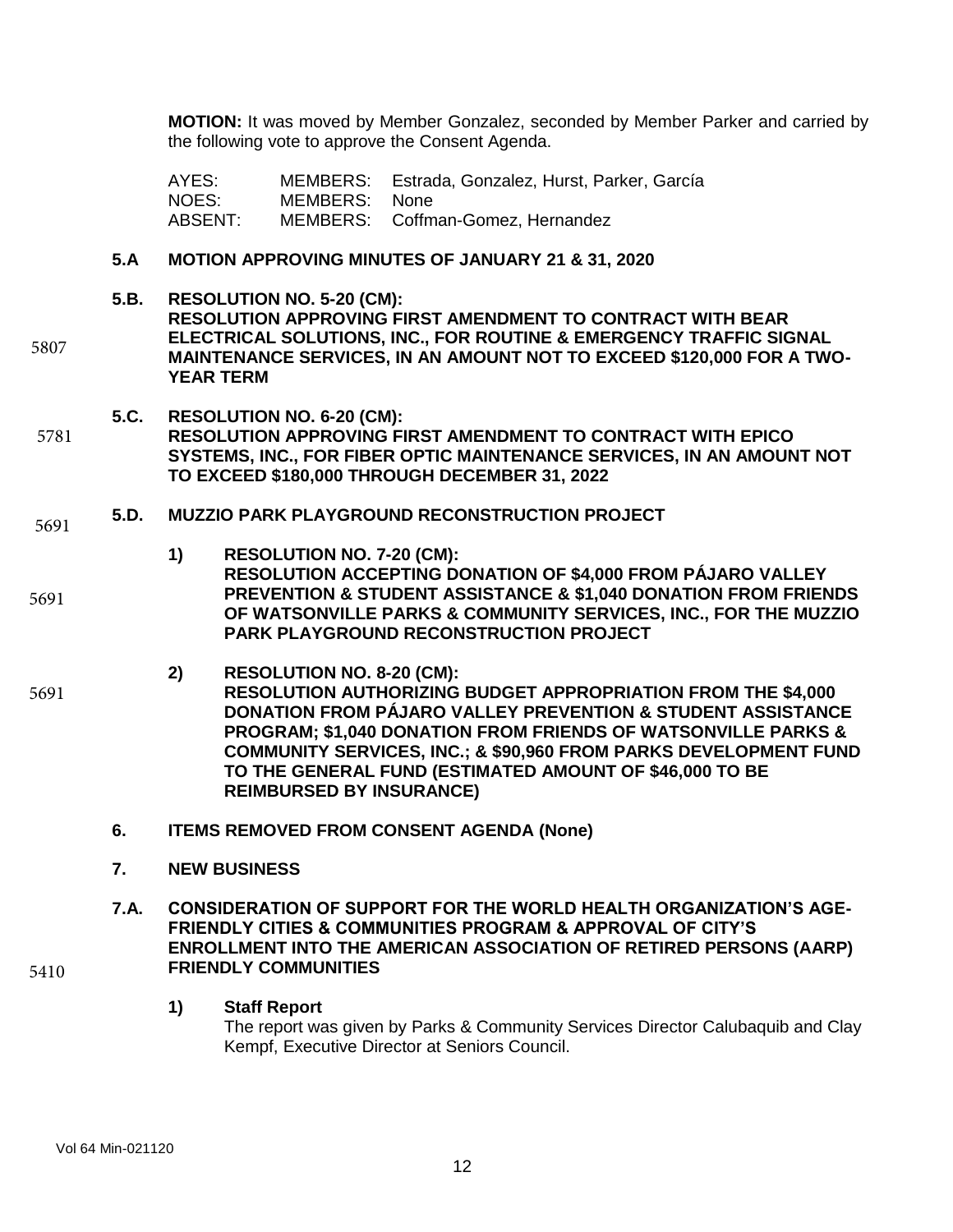# **2) City Council Clarifying & Technical Questions**

5410

In answering Member Gonzalez, Parks & Community Services Director Calubaquib and Mr. Kempf explained how the City's financial contributions toward the program were calculated.

Mr. Kempf, in answering Member Hurst, spoke about methods used to communicate with seniors to inform them about services. He added he would distribute findings on the survey.

In answering Member Parker, Mr. Kempf explained ways the needs assessment was being distributed and analyzed. He added he would report to Council on the findings from the survey.

Mr. Kempf answered questions from Member Estrada regarding efforts statewide to create age friendly communities and efforts to bridge the gap between generations.

In answering Mayor García, Mr. Kempf spoke about ways to increase domain of outdoor spaces available to seniors.

# **3) Public Input**

Antonio Rivas spoke in support of staff recommendation. He suggested collaboration with Santa Cruz County Office of Education for use of their special education buses for senior assistance. He also suggested collaboration with Pájaro Valley Unified School District (PVUSD) for creation of an intergenerational community center.

**4) MOTION**: It was moved by Member Hurst, seconded by Member Parker to approve the following resolution:

# **RESOLUTION NO. 9-20 (CM):**

**RESOLUTION SUPPORTING THE WORLD HEALTH ORGANIZATION'S AGE-FRIENDLY CITIES & COMMUNITIES PROGRAM & APPROVING THE CITY'S ENROLLMENT INTO THE AMERICAN ASSOCIATION OF RETIRED PERSONS (AARP) FRIENDLY COMMUNITIES**

# **5) City Council Deliberation on Motion(s)**

Member Parker suggested creation of a program that allowed teenagers to provide services for seniors.

Member Hernandez stated millennials and baby boomers had similar interests.

In answering Member Estrada, Mr. Kempf spoke about timelines for the proposed program and updates to be provided to Council.

Member Gonzalez asked that Watsonville be the frontrunner and an example for other cities on how to implement age friendly communities.

*The City Council recessed the meeting at 5:32 p.m.*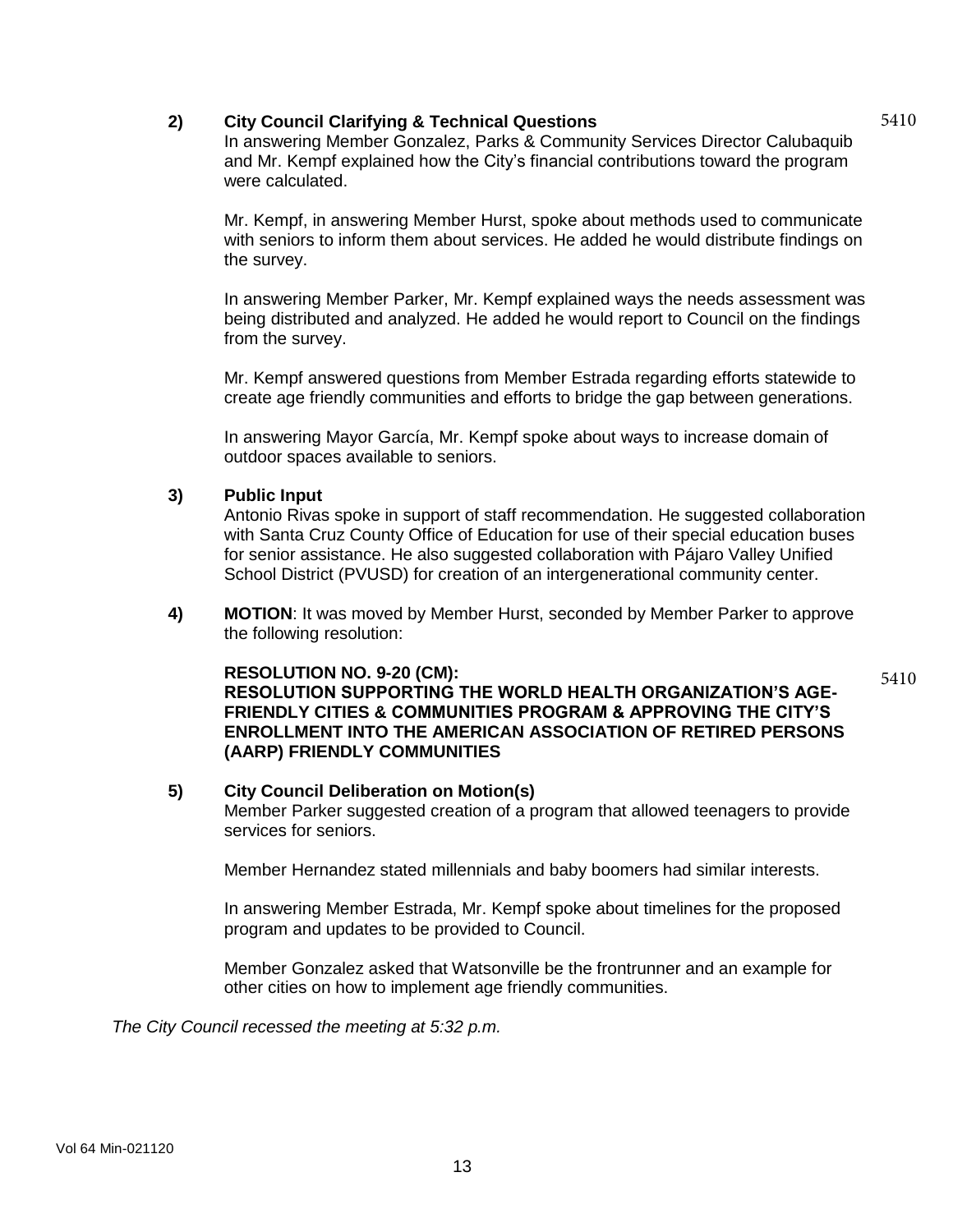# **6:32 p.m.**

# **8. ROLL CALL**

Mayor García and Council Members Estrada, Gonzalez, Hernandez, Hurst, and Parker were present. Mayor Pro Tempore Coffman-Gomez was absent.

Staff members present were City Manager Huffaker, City Attorney Smith, City Clerk Vázquez Flores, Public Works & Utilities Director Palmisano, Administrative Services Director Czerwin, Airport Director Williams, Community Development Director Merriam, Library Director Heitzig, Information Technology Director Boyes, Deputy City Manager Vides, Assistant Public Works & Utilities Directors Rodriguez and Di Renzo, Assistant Police Chief Sims, Assistant Community Development Director Allen, Project Manager Berry, Assistant City Clerk Ortiz, and Interpreter Esqueda.

# **9. PLEDGE OF ALLEGIANCE**

# **10. PRESENTATIONS & ORAL COMMUNICATIONS**

#### **10.A. MAYOR'S PROCLAMATION CONGRATULATING NORDIC NATURALS FOR THEIR COMMITMENT TO DELIVERING THE SAFEST NUTRIENTS ESSENTIAL TO HEALTH & SUSTAINABLE BEST PRACTICES TO MINIMIZE ITS IMPACT ON THE ENVIRONMENT**  5069

# **10.B. ORAL COMMUNICATIONS FROM THE PUBLIC**

5076

Steve Trujillo, Advisory Council of YMCA, spoke about the success of YMCA programming and announced fundraising efforts.

Gary Richard Arnold stated the City was participating in a parallel government along with the County of Santa Cruz. He added that Association of Monterey Bay Area Governments (AMBAG) was a communist regime and asked Council not to participate.

Assistant Public Works & Utilities Director Maria Esther Rodriguez invited the public to participate in the 17<sup>th</sup> Annual Egg Drop Contest.

Dr. Nancy A. Bilicich spoke about her participation at previous Zone 7, Flood Control and Water Conservation District meetings where they explored options for creating revenues to help fund Pájaro River Levee improvements. She also spoke about the Pájaro River Flood Prevention Authority's positive audit rating. She asked the public to provide input on Santa Cruz County Flood Control and Water Conservation District, Zone 7's, environmental impact report for the levee project.

Alan Flores, District 3, spoke about the City's Cannabis Equity Program and asked that it emphasize support for local residents.

# **10.C. ORAL COMMUNICATIONS FROM THE COUNCIL**

Member Hernandez spoke about several events he attended over the previous weeks and invited the public to attend a Measure Y workshop at Project Slice.

5074

Member Gonzalez invited the public to participate in Santa Cruz County Regional Transportation Commission's Transit Corridor Alternatives Analysis. He asked the public to provide input on Santa Cruz County Flood Control and Water Conservation District, Zone 7's, environmental impact report for the levee project.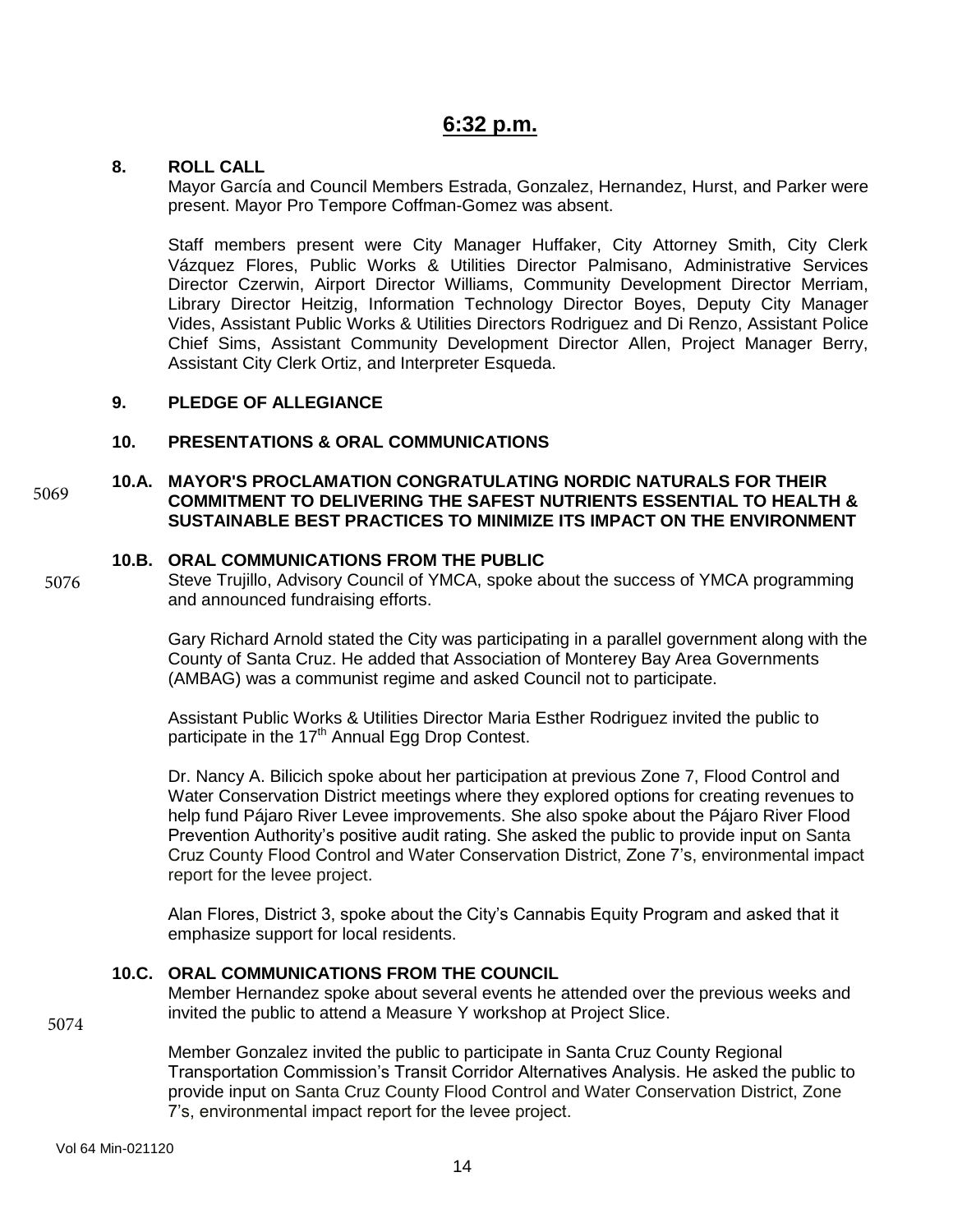Member Estrada congratulated Pájaro Valley Prevention and Student Assistance on their grand opening at a new location. He commended Communities Organized for Relational Power in Action (COPA) for organizing a Measure Y workshop. He spoke about events he attended over the previous weeks. 5074

Member Parker stated she had been in a car accident and unable to attend many community events. She spoke about positive impacts the YMCA had on the community. She thanked Dr. Nancy A. Bilicich for her work to improve the river levee.

Member Hurst commended Mayor Garcia for her participation in the City Employees Awards Dinner. He spoke about several events he attended over the previous weeks. He encouraged the public to vote at the Presidential Primary Election.

Mayor García spoke about her participation at Watsonville High School's Civics Day. She stated the moratorium to prevent development of future drive-throughs had failed at the previous meeting. She added that she would like feedback from the business community regarding drive-throughs and would be making a formal request to agendize a discussion on studying community concerns on drive-throughs.

# **11. PUBLIC HEARINGS, ORDINANCES, & APPEALS**

# **11.A. CONSIDERATION OF ORDINANCE INTRODUCTION TO UPDATE CHAPTER 22 (TAXICABS) OF TITLE 5 (PUBLIC WELFARE, MORALS, & CONDUCT) OF WATSONVILLE MUNICIPAL CODE**

# **1) Staff Report**

The report was given by Assistant Police Chief Sims.

# **2) City Council Clarifying & Technical Questions**

In answering Mayor Garcia, Assistant Police Chief Sims explained the process for testing drivers for alcohol and controlled substance use.

4872

### **3) Public Hearing**

Mayor García opened the public hearing.

Steve Trujillo asked that taxi drivers have multiple tests done for drugs and alcohol per year.

City Attorney Smith stated the largest taxi company in Watsonville was in support of the proposed ordinance and resolutions.

Seeing no one else approach the podium, Mayor García closed the public hearing.

**4) MOTION**: It was moved by Member Hernandez, seconded by Member Gonzalez to introduce the following ordinance and approve the subsequent resolutions:

# **a) INTRODUCTION OF ORDINANCE RESCINDING CHAPTER 22 (TAXICABS) OF TITLE 5 (PUBLIC WELFARE, MORALS, & CONDUCT) OF** 4872**THE WATSONVILLE MUNICIPAL CODE & ADDING A NEW CHAPTER 22 ENTITLED TAXICABS**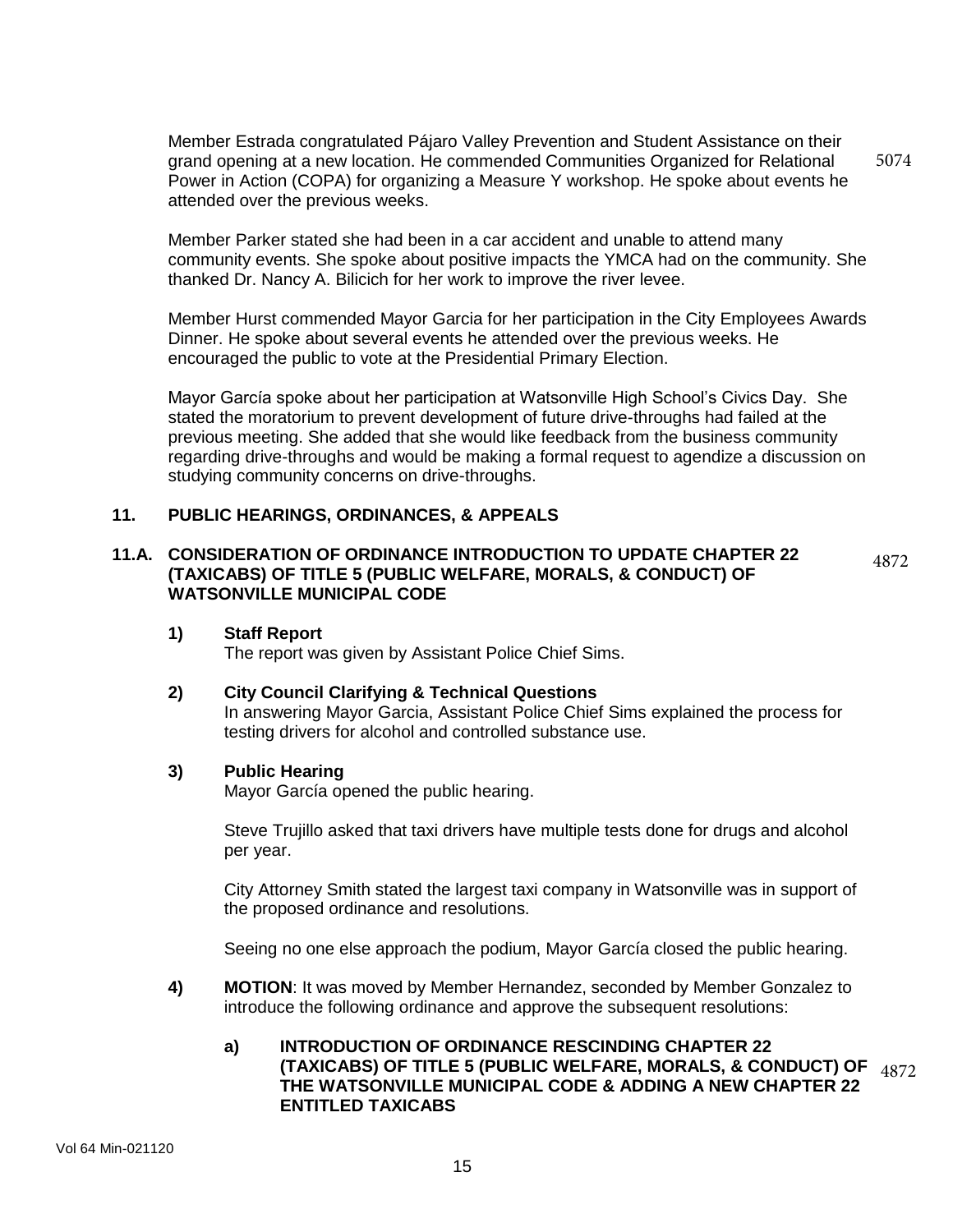**b) RESOLUTION NO. 10-20 (CM): RESOLUTION ESTABLISHING NEW INCREASED TAXICAB RATES & FARES FOR TAXI SERVICES** 4872

4872

5382

**c) RESOLUTION NO. 11-20 (CM): RESOLUTION ESTABLISHING & SETTING A "TAXICAB DRIVERS: PERMIT FEE" AT \$359 FOR THE ISSUANCE OF EACH TAXI DRIVERS PERMIT & ANNUAL RENEWAL PERMIT FEE AT \$250 FOR THE RENEWAL OF A TAXICAB DRIVERS PERMIT**

### **5) City Council Deliberation on Motion(s)**

**MOTION**: The above motion carried by the following vote:

AYES: MEMBERS: Estrada, Gonzalez, Hernandez, Hurst, Parker, Garcia NOES: MEMBERS: None ABSENT: MEMBERS: Coffman-Gomez

# **11.B. CONSIDERATION OF ACCEPTANCE OF CITY OF WATSONVILLE COMMUNITY DEVELOPMENT USER FEE STUDY - JANUARY 2020 & ESTABLISHING & ADOPTING FEES, RATES & CHARGES FOR THE COMMUNITY DEVELOPMENT DEPARTMENT**

### **1) Oral Presentation**

The report was given by Administrative Services Director Czerwin.

#### **2) City Council Clarifying & Technical Questions**

Administrative Services Director Czerwin answered questions from Member Parker regarding reasoning used to set the proposed fees.

Administrative Services Director Czerwin and Community Development Director Merriam answered questions from Member Gonzalez regarding noticing requirements for the proposed fees and outreach to the building community.

Community Development Director Merriam and Assistant Community Development Director Allen, in answering Member Hurst, spoke about rates for inspection, fines issued to those who do not pay for building permits, and additional consequences for chronic violators. City Attorney Smith explained that liens could be placed on homes due to lack of payment of fines.

Community Development Director Merriam answered questions from Mayor García regarding potential for programs to assist non-profits that provide services identified in the Strategic Plan and to low income housing developers.

Member Gonzalez stated more outreach to developers was needed prior to Council taking action on the item.

In answering Member Hernandez, Administrative Services Director Czerwin stated the proposed fees were comparable to other cities.

# **3) Public Hearing**

Mayor Garcia opened the public hearing.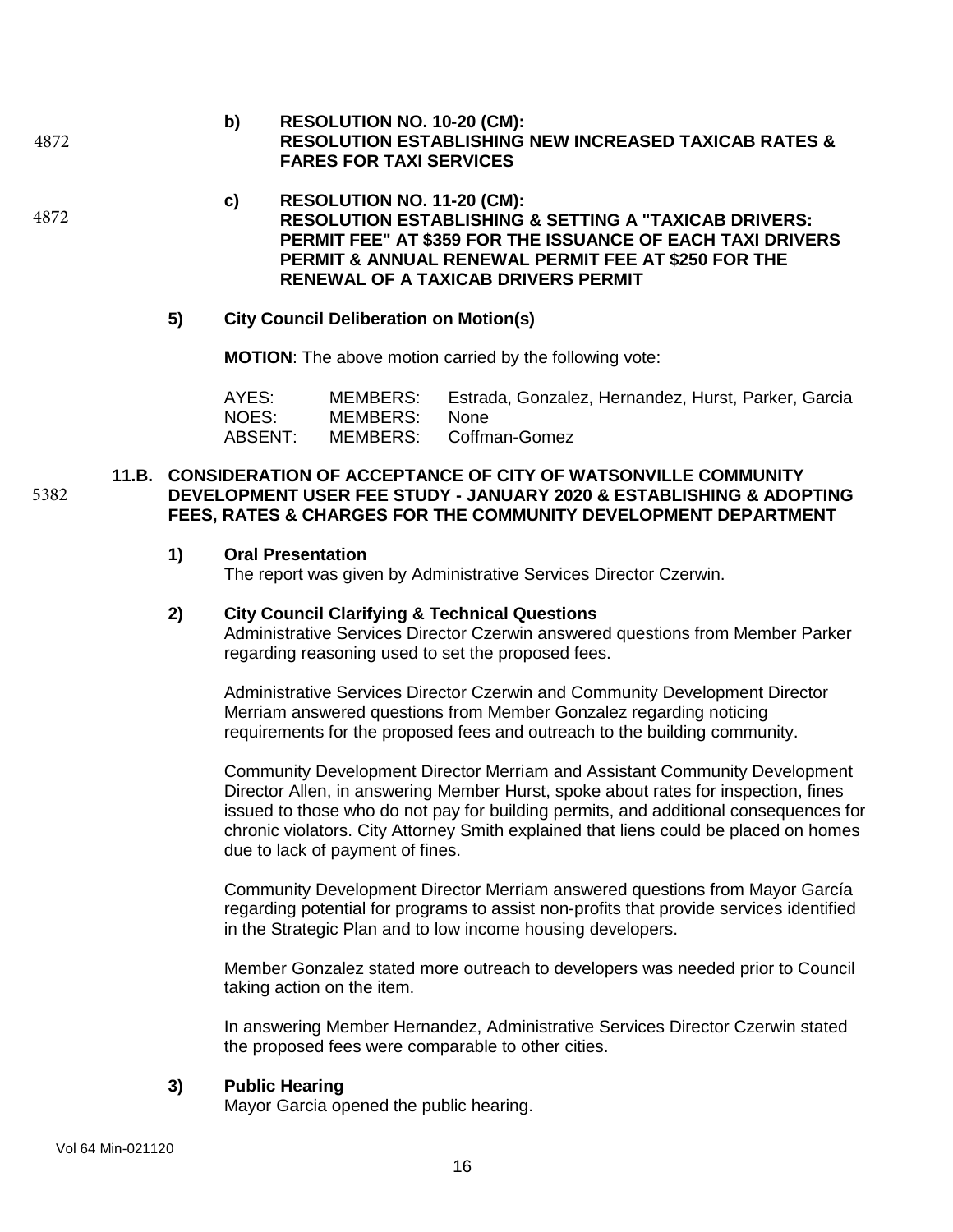Steve Trujillo stated his neighbors did not want to obtain permits due to high rates and difficult process. He asked staff to do more outreach to the community. 5382

Becky Steinbruner, Aptos resident, commended staff for simplifying the process for obtaining permits. She asked staff to explain the fiscal impact of the changes, to support historic preservation through reduced rates, and to create more outreach to the community.

Seeing no one else approach the podium, Mayor Garcia closed the public hearing.

**4) MOTION (failed)**: It was moved by Member Gonzalez and failed for lack of second to continue the item to a later date for staff to do more outreach to the community.

**MOTION**: It was moved by Member Hurst, seconded by Member Hernandez to approve the following resolution:

### **RESOLUTION NO. 12-20 (CM): RESOLUTION ACCEPTING CITY OF WATSONVILLE COMMUNITY DEVELOPMENT USER FEE STUDY - JANUARY 2020 & ESTABLISHING & ADOPTING FEES, RATES & CHARGES FOR THE COMMUNITY DEVELOPMENT**

5382

# **5) City Council Deliberation on Motion(s)**

**DEPARTMENT**

Member Hurst spoke about need for enforcement on unlicensed contractors and unpermitted projects.

Member Estrada asked that items be brought to Council with more anticipation in order to give Council adequate time to review items and postpone as needed.

Member Gonzalez stated noticing requirements and staff outreach efforts were not effective and asked for the item to be continued to a later date to do more outreach.

City Manager Huffaker stated the City could continue the item to a later date.

In answering Mayor García, City Manager Huffaker spoke about efforts to ensure public opinion is heard on a variety of topics

**MOTION**: The above motion carried by the following vote:

| AYES:   | MEMBERS: | Estrada, Hernandez, Hurst, Garcia |
|---------|----------|-----------------------------------|
| NOES:   |          | MEMBERS: Gonzalez, Parker         |
| ABSENT: |          | MEMBERS: Coffman-Gomez            |

Member Hernandez asked staff to survey patrons in order to improve City services.

Member Estrada asked staff to email public hearing notices to Council.

# **12. NEW BUSINESS (Continued)**

#### **12.A. CONSIDERATION OF APPROVAL OF CITY OF WATSONVILLE 2020 PARKS & RECREATION STRATEGIC PLAN, RAMSAY PARK MASTER PLAN & CITY PLAZA MASTER PLAN**  5503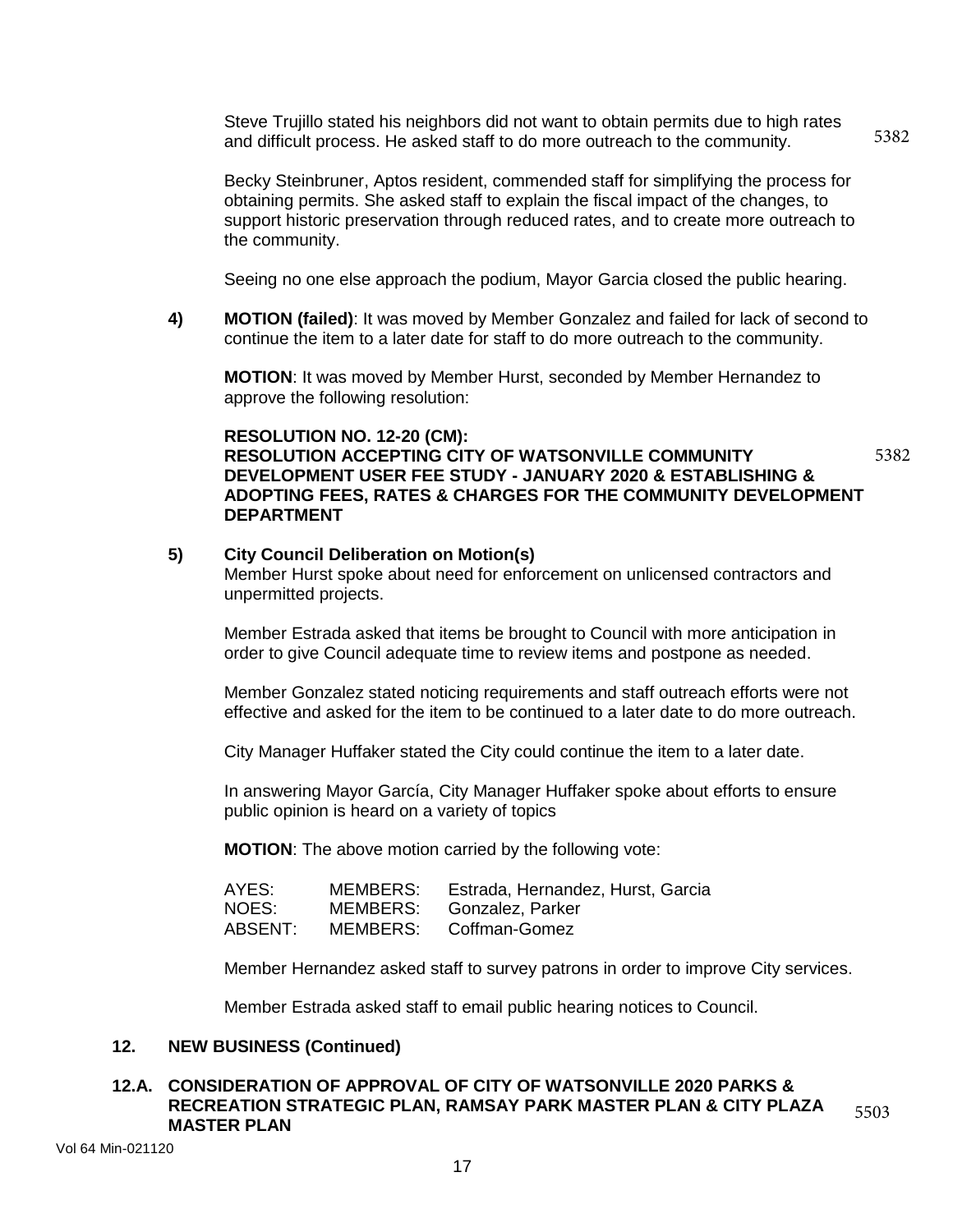This item was divided into three sections in order to receive feedback on the Strategic Plan, Ramsay Park Concept (Master) Plan, and City Plaza Concept (Master) Plan individually.

# **PARKS & RECREATION STRATEGIC PLAN**

# **1) Staff Report**

The report was given by Parks & Community Services Director Calubaquib and Corbin Schneider, Verde Design Inc.

### **2) City Council Clarifying & Technical Questions**

In answering Member Hernandez, Parks & Community Services Director Calubaquib explained that there was potential for funding for parks projects within Watsonville through County Supervisor Caput and through State Proposition 68.

Member Hurst asked staff to request funding from Supervisors Caput and Friend for parks projects.

In answering Member Estrada, Parks & Community Services Director Calubaquib spoke about the goals of the proposed plan and sustainability of proposed changes.

City Manager Huffaker and Parks & Community Services Director Calubaquib answered questions from Member Parker regarding funding needs for parks projects and potential for funding through the General Fund.

In answering Member Gonzalez, Parks & Community Services Director Calubaquib stated the restroom project at the Plaza would proceed.

In answering Member Estrada, Parks & Community Services Director Calubaquib spoke about potential for adjusting user fees of parks programs to assist those in need.

In answering Member Parker, Parks & Community Services Director Calubaquib spoke about collaboration with PVUSD for joint use of school facilities.

Parks & Community Services Director Calubaquib answered questions from Mayor García regarding need for park land, particularly in District 5, and planning for attainment of land. He added he would look at City owned land for potential new community garden locations.

# **3) Public Input**

Steve Trujillo recommended areas of Freedom Boulevard that were underutilized for potential use as parkland. He spoke about the need for restrooms in the City Plaza. He recommended creating an adopt-a-park program to help ease the strain of maintaining local parks.

Becky Steinbruner asked that real grass be used instead of turf when improving parks due to health issues arising from turf use. She spoke about funding available for parks through the County. She gave recommendations on how to leverage funding and community support to achieve park's goals.

Seeing no one else approach the podium, Mayor Garcia closed the public hearing.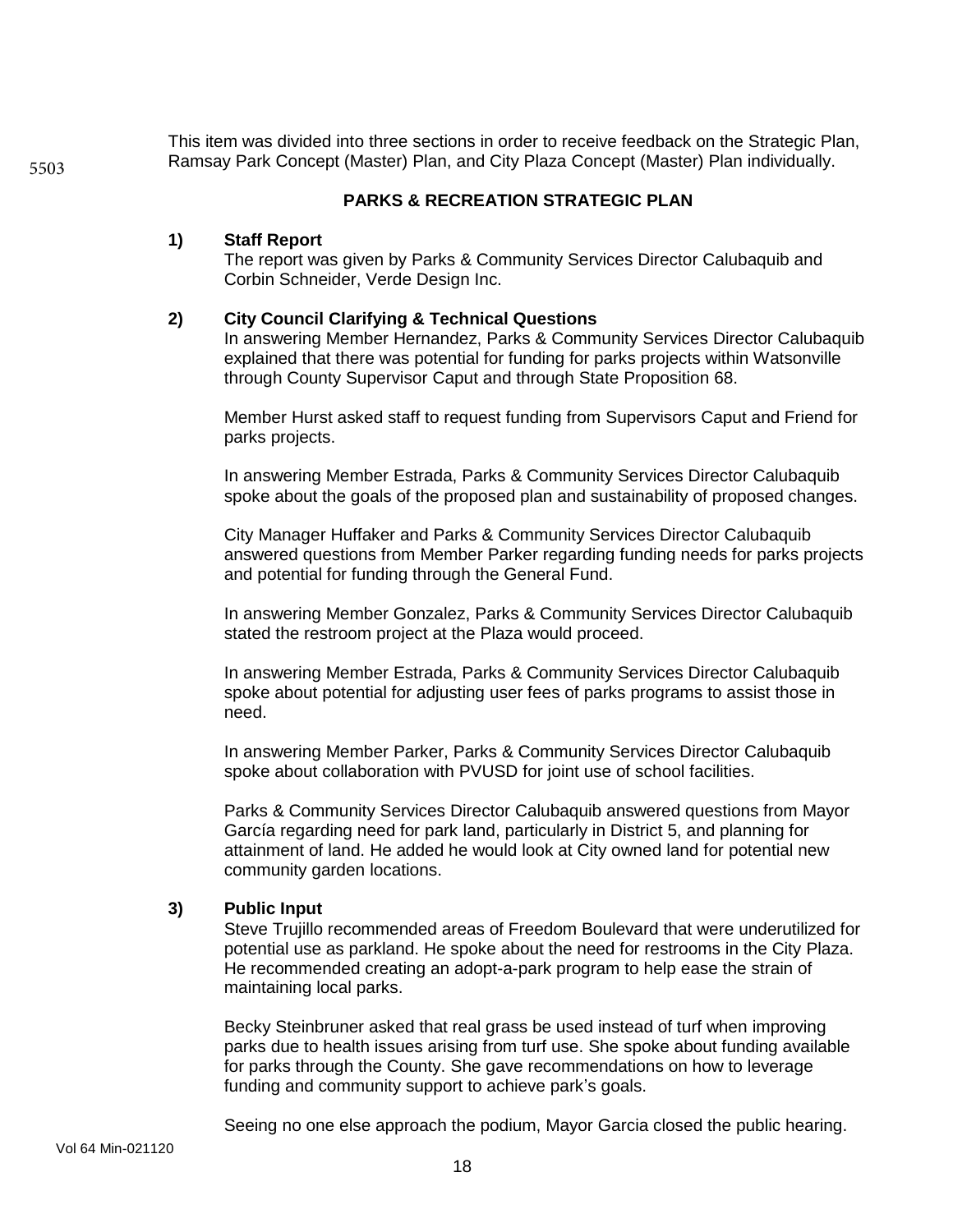**4) MOTION**: It was moved by Member Hernandez, seconded by Member Estrada to approve the Parks & Recreation Strategic Plan. 5503

#### **RESOLUTION NO. 13-20 (CM): RESOLUTION APPROVING THE CITY OF WATSONVILLE 2020 PARKS AND RECREATION STRATEGIC PLAN, WHICH INCLUDES THE RAMSAY PARK CONCEPT PLAN AND CITY PLAZA CONCEPT PLAN** 5503

# **5) City Council Deliberation on Motion(s)** Member Hurst spoke about the importance of being equitable to all ages and providing for park space for everyone.

In answering Member Estrada, Parks & Community Services Director Calubaquib spoke about reasoning used for setting user fees.

**MOTION**: The above motion carried by the following vote:

| AYES:   |               | MEMBERS: Estrada, Gonzalez, Hernandez, Hurst, Parker, Garcia |
|---------|---------------|--------------------------------------------------------------|
| NOES:   | MEMBERS: None |                                                              |
| ABSENT: |               | MEMBERS: Coffman-Gomez                                       |

# **CITY PLAZA CONCEPT (MASTER) PLAN**

### **6) Staff Report**

The report was given by Parks & Community Services Director Calubaquib and Corbin Schneider, Verde Design Inc.

# **7) City Council Clarifying & Technical Questions**

Parks & Community Services Director Calubaquib, in answering Member Parker, spoke about potential for movement of artifacts at the Plaza and stated none would be removed. He added that the bandstand would be repaired and not replaced.

City Attorney Smith, in answering Member Estrada, gave historical background to the George Washington bust that is located at the City Plaza. Member Estrada asked staff to explore adding new monuments to the Plaza to represent other sectors of the community.

Mayor Garcia stated the Latino Chamber of Commerce had advocated to Council to approve a headstone representative of the Latino community at the Plaza.

Member Parker stated voters approved an ordinance that set a process for naming public places.

City Manager Huffaker stated any new art elements added to the Plaza would follow the public art project approval process.

# **8) Public Input**

Becky Steinbruner asked for more information regarding the amenities that were proposed for the Plaza.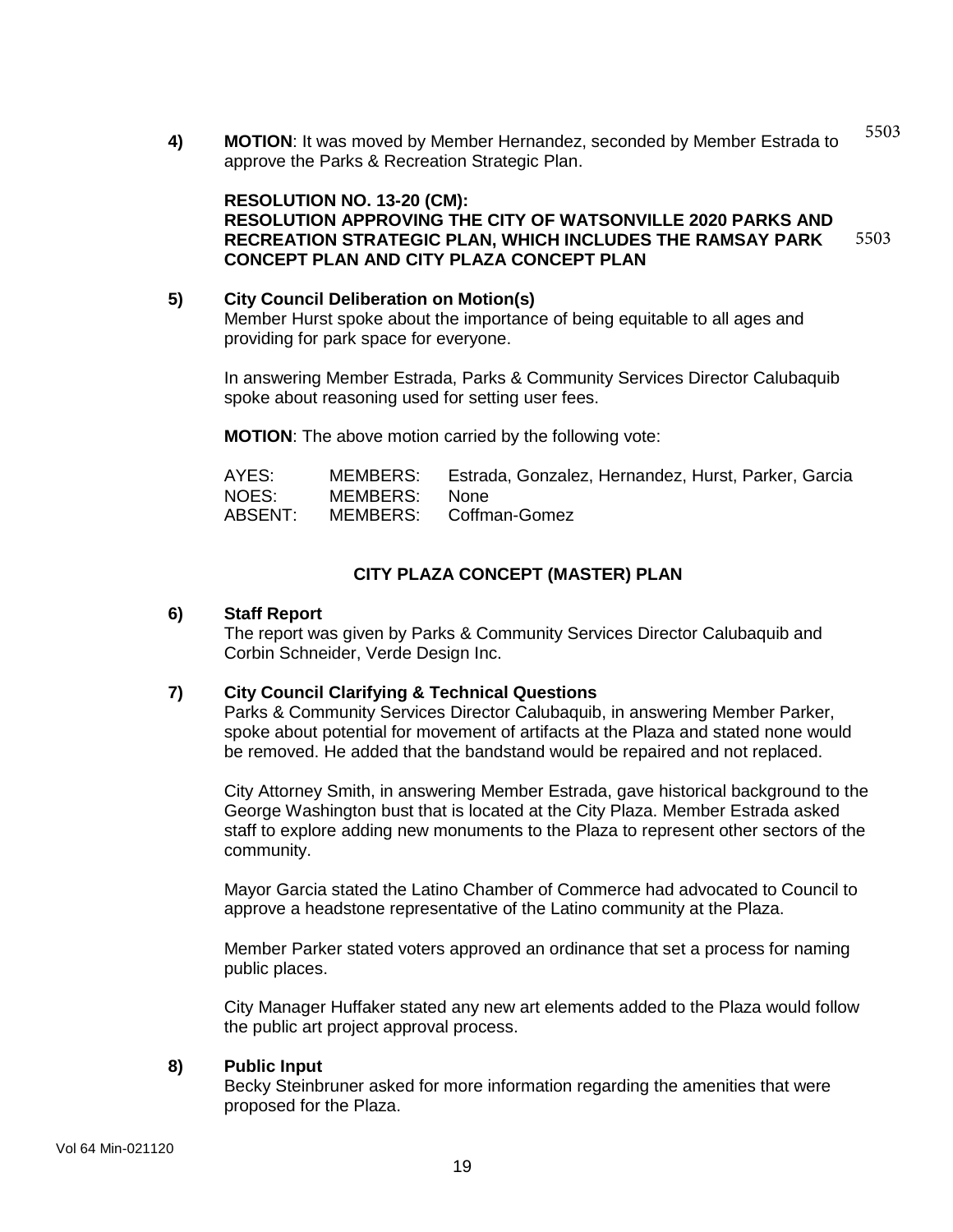Steve Trujillo gave suggestions on how to improve the fountain. He asked staff to explore converting the Yamashita Market into a historical site.

Member Hernandez asked that historical trees be protected and issued plaques with historical information.

**9) MOTION**: It was moved by Member Hernandez, seconded by Member Parker to approve the City Plaza Concept (Master) Plan.

#### **10) City Council Deliberation on Motion(s)**

In answering Member Gonzalez, Mr. Schneider stated the tree at the corner of Main Street and Beach Street would be removed because it was no longer alive.

**MOTION**: The above motion carried by the following vote:

| AYES:   |               | MEMBERS: Estrada, Gonzalez, Hernandez, Hurst, Parker, Garcia |
|---------|---------------|--------------------------------------------------------------|
| NOES:   | MEMBERS: None |                                                              |
| ABSENT: |               | MEMBERS: Coffman-Gomez                                       |

#### **RAMSAY PARK CONCEPT (MASTER) PLAN**

#### **11) Staff Report**

The report was given by Parks & Community Services Director Calubaquib and Corbin Schneider, Verde Design Inc.

### **12) City Council Clarifying & Technical Questions**

Parks & Community Services Director Calubaquib answered questions from Member Gonzalez regarding a State grant and its potential use, use of the Ramsay Softball Field by Pájaro Valley High School, and funding for turf field installation.

In answering Member Estrada, Parks & Community Services Director Calubaquib spoke about using the approved plans to ask for financial aid from the community.

In answering Mayor Garcia, Parks & Community Services Director Calubaquib spoke about planned use of the proposed expanded family center. Mr. Schneider, in answering Mayor Garcia spoke about relocation of the Nature Center.

Mr. Schneider answered questions from Member Gonzalez regarding retention of the Ramsay Park car wash area.

#### **13) Public Input**

Steve Trujillo asked staff to explore ways to make Ramsay Park safer and asked that the City organize dances at THE Ramsay Park Family Center.

Becky Steinbruner asked that reliable restrooms be installed at Ramsay Park. She spoke against turf as it posed health issues and emitted heat.

**14) MOTION**: It was moved by Member Hernandez, seconded by Member Estrada to approve the Ramsay Concept (Master) Plan.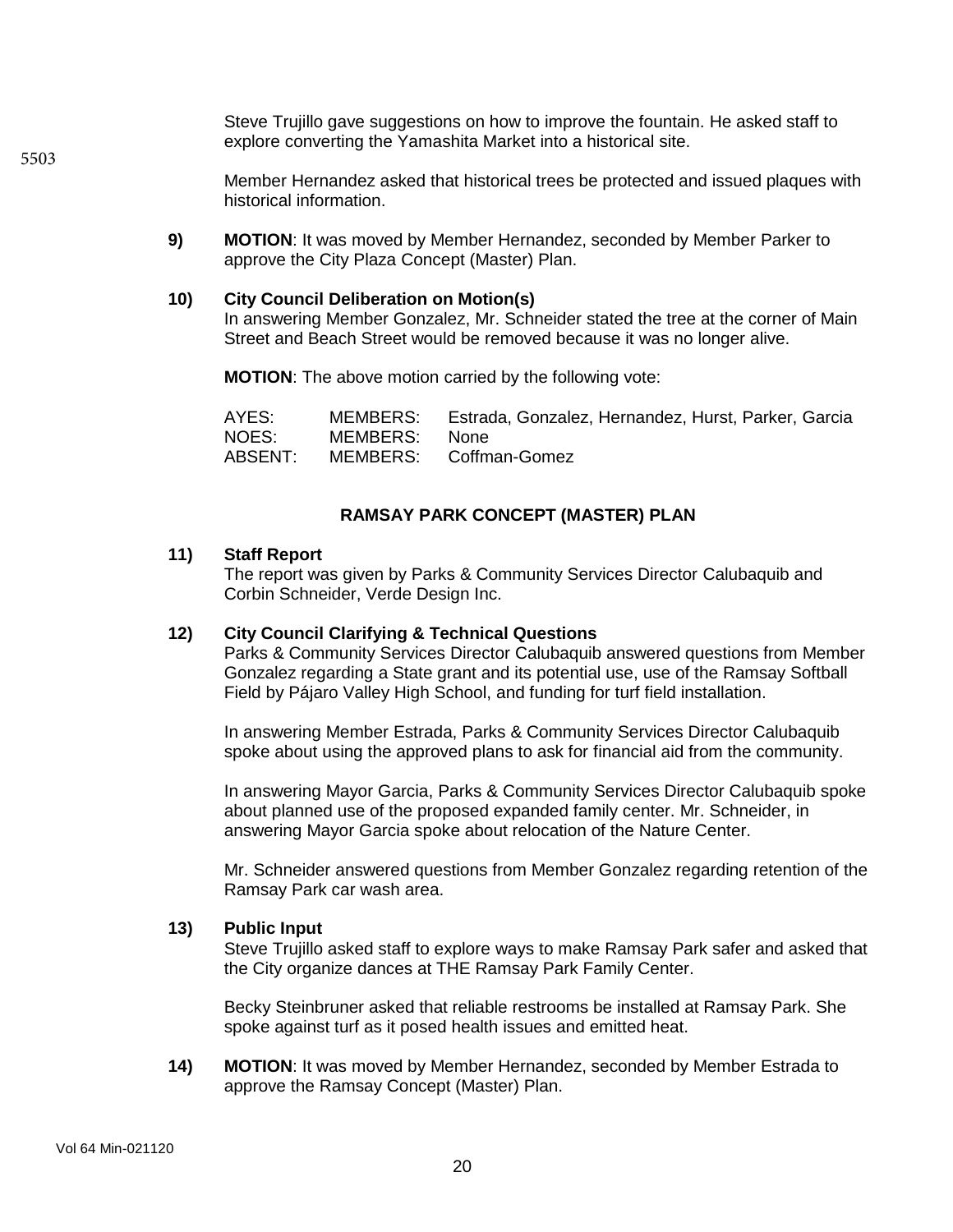#### **15) City Council Deliberation on Motion(s)**

Member Hernandez asked staff to continue exploring grant funding in order to complete parks projects.

Member Hurst stated the City needed to explore funding options and seek new park land.

In answering Member Estrada, Parks & Community Services Director Calubaquib stated staff would explore installation of solar panels at Ramsay Park.

Mr. Schneider answered questions from Mayor Garcia regarding studies about artificial turf and its safety.

In answering Member Estrada, Mr. Schneider spoke about safety of synthetic grass.

**MOTION:** The above motion carried by the following vote:

AYES: NOES: ABSENT: MEMBERS: MEMBERS: MEMBERS: Estrada, Gonzalez, Hernandez, Hurst, Garcia Parker None Coffman-Gomez

#### **13. EMERGENCY ITEMS ADDED TO AGENDA (None)**

#### **14. REQUESTS & SCHEDULING FUTURE AGENDA ITEMS**

Member Hernandez requested an item on the March 24, 2020, agenda to do a formal apology for the Anti-Filipino Riots. He also requested an update on the State's Cannabis Equity Program.

Member Parker asked for updates on the Cannabis Equity Program.

Mayor Garcia asked for a resolution supporting the Health in All Policies. She also asked for an item on the agenda to discuss mailings to parcels that could be affected by a drivethrough ban.

#### **15. ADJOURNMENT**

The meeting adjourned at 9:50 p.m.

*<u>Refecto 9 August</u>*<br>Rebecca J. García, Mayor

**ATTEST** Beatriz Vázquez Flores, City Clerk

- - - - - - -- -- -